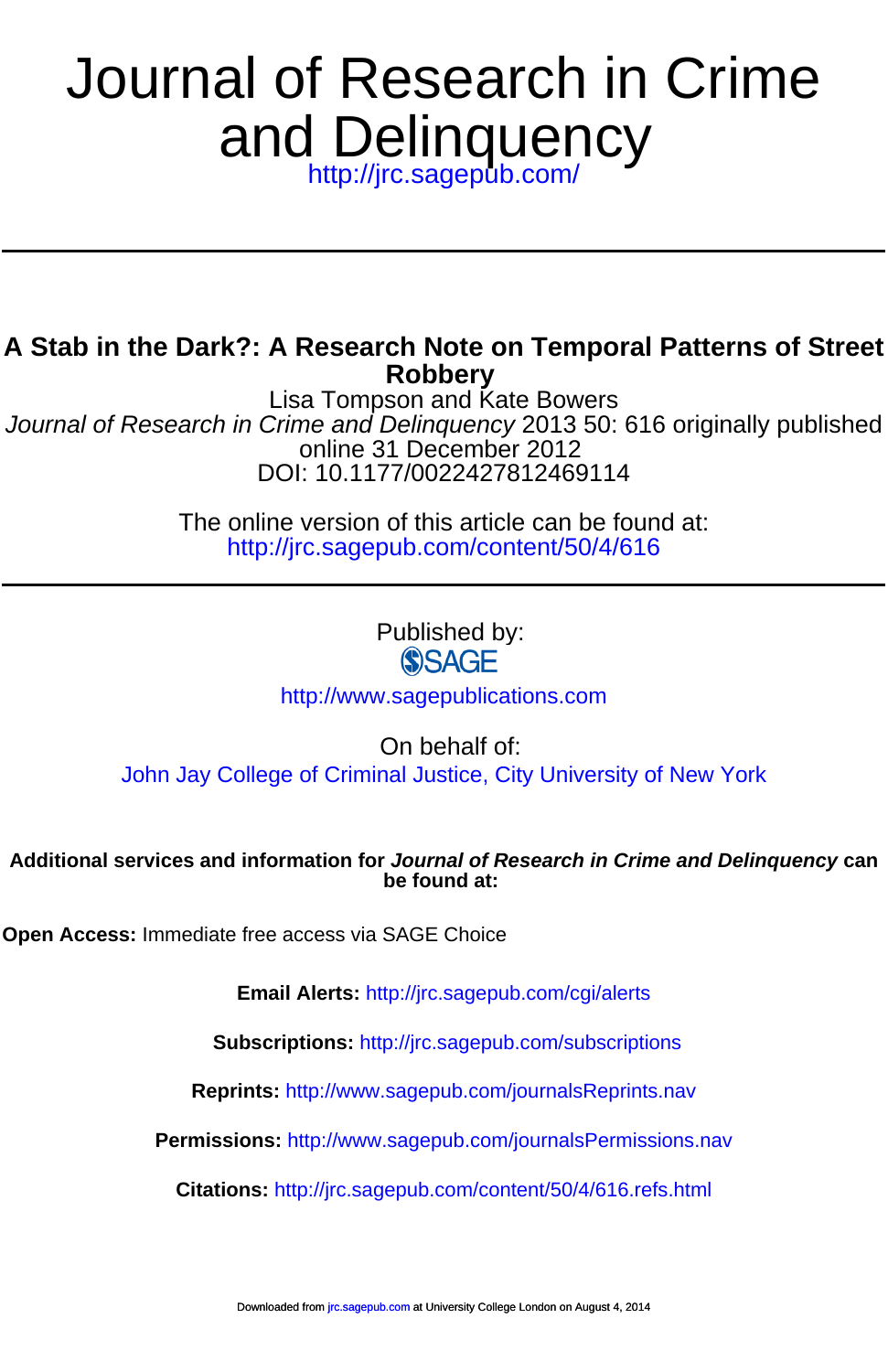[What is This?](http://online.sagepub.com/site/sphelp/vorhelp.xhtml) [OnlineFirst Version of Record -](http://jrc.sagepub.com/content/early/2012/12/20/0022427812469114.full.pdf) Dec 31, 2012 >> [Version of Record -](http://jrc.sagepub.com/content/50/4/616.full.pdf) Sep 24, 2013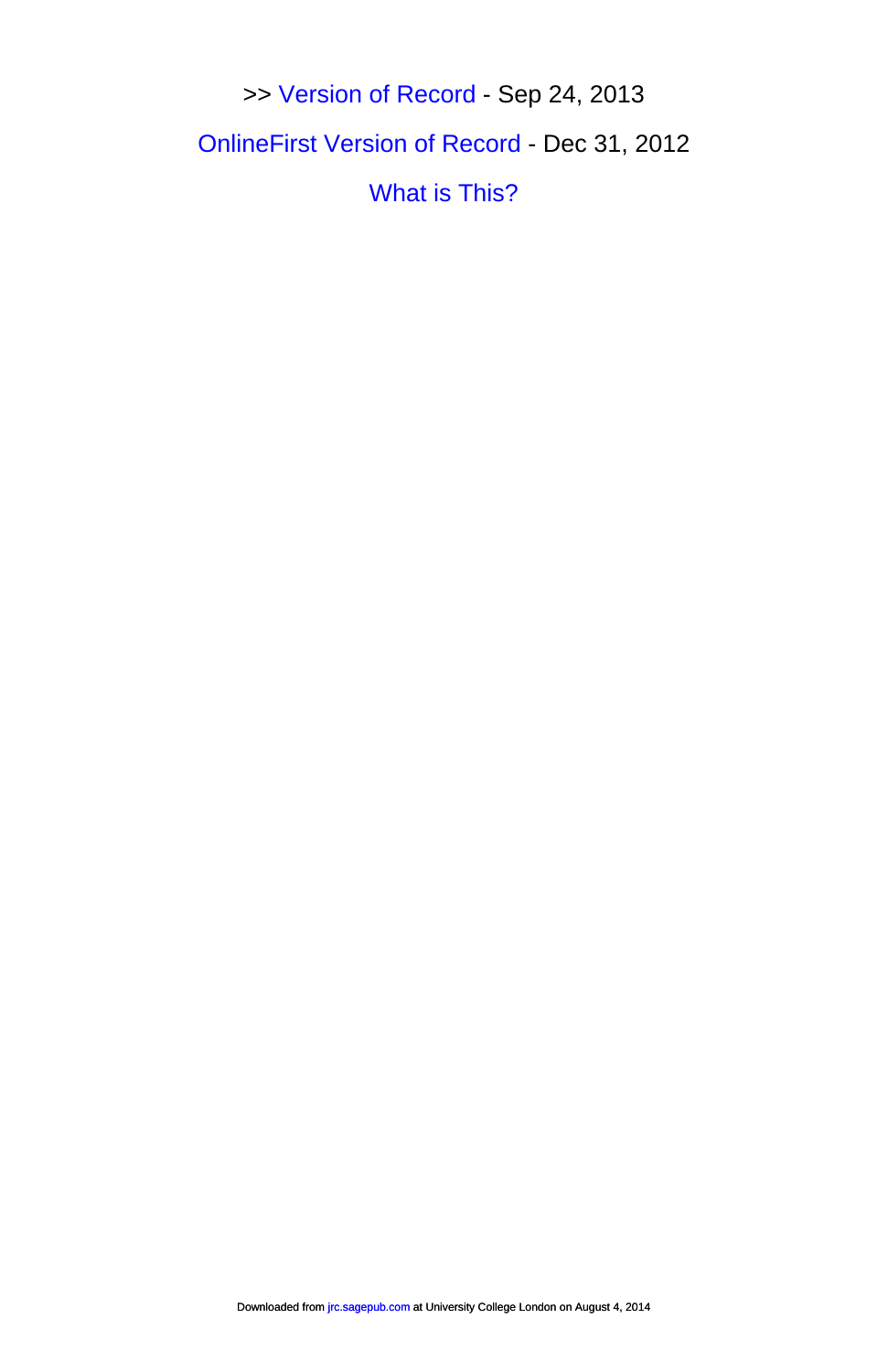#### Article

Journal of Research in Crime and **Delinquency** 50(4) 616-631 © The Author(s) 2012 Reprints and permission: [sagepub.com/journalsPermissions.nav](http://www.sagepub.com/journalsPermissions.nav) DOI: 10.1177/0022427812469114 [jrcd.sagepub.com](http://jrcd.sagepub.com)



# A Stab in the Dark?: A Research Note on Temporal Patterns of Street Robbery

Lisa Tompson<sup>1</sup> and Kate Bowers<sup>1</sup>

#### **Abstract**

Objectives: Test the influence of darkness in the street robbery crime event alongside temperature. Methods: Negative binomial regression models tested darkness and temperature as predictors of street robbery. Units of analysis were four 6-hr time intervals in two U.K. study areas that have different levels of darkness and variations of temperature throughout the year. Results: Darkness is a key factor related to robbery events in both study areas. Traversing from full daylight to full darkness increased the predicted volume of robbery by a multiple of 2.6 in London and 1.2 in Glasgow. Temperature was significant only in the London study area. Interaction terms did not enhance the predictive power of the models. Conclusion: Darkness is an important driving factor in seasonal variation of street robbery. A further implication of the research is that time of the day patterns are crucial to understanding seasonal trends in crime data.

<sup>1</sup>Department of Security and Crime Science, University College London, London, England

#### Corresponding Author:

Kate Bowers, Department of Security and Crime Science, University College London, 35 Tavistock Square, London, WC1H 9EZ, England. Email: l.tompson@ucl.ac.uk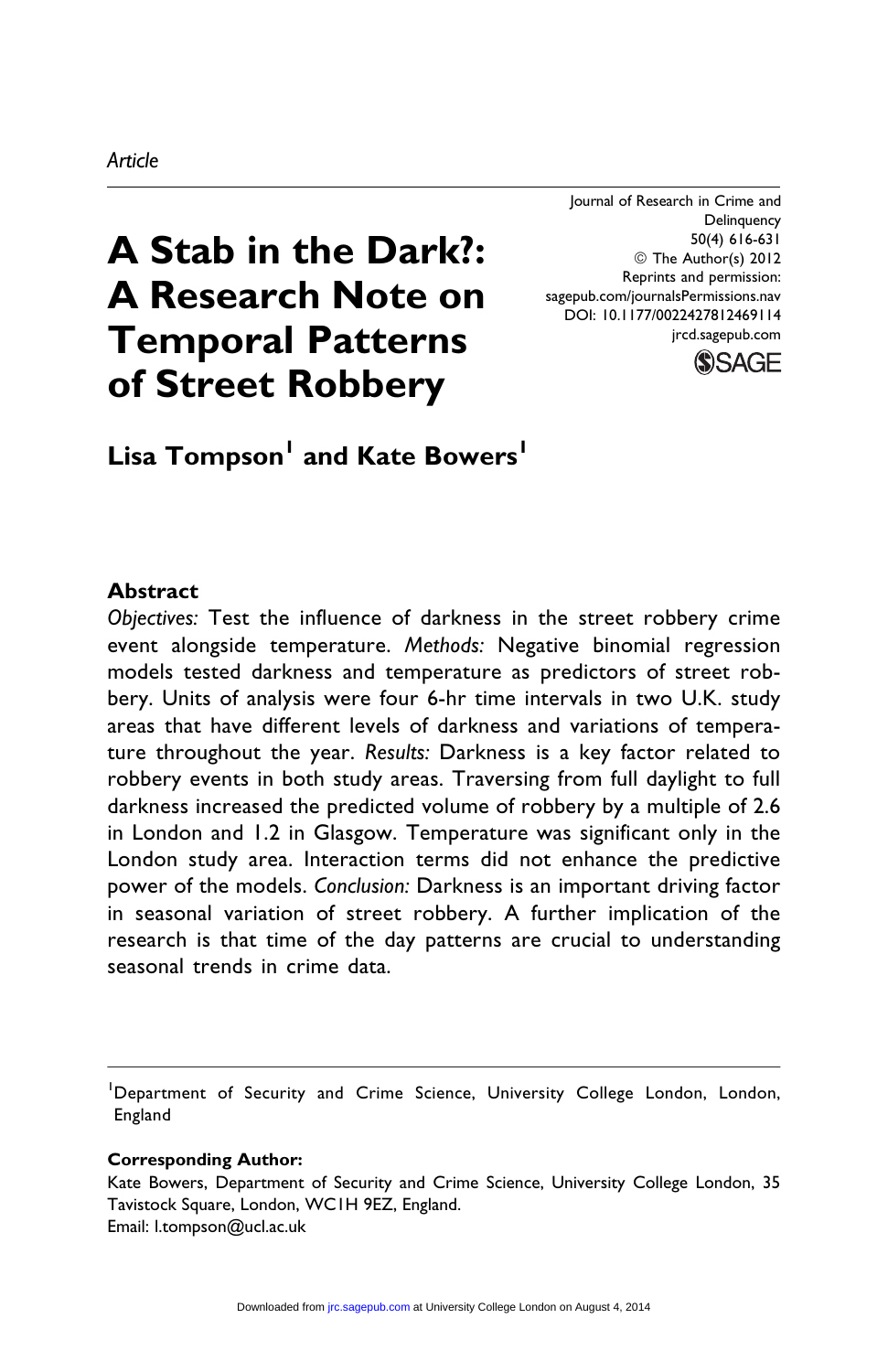#### Keywords

causes/correlates, crime, trends, crime, routine activity theory, criminological theory, statistical methods, quantitative research, research methods

# Introduction

The relationship between behavior and the seasons has been contemplated since records began<sup>1</sup> (Harries, Stadler, and Zdorkowski 1984; Wolfgang 1958). As such, the seasonality of criminal behavior has been well chronicled throughout criminological history (see Baumer and Wright 1996 for an extensive coverage). Despite animpressive corpus of research over the past two centuries, no universal trends have yet emerged on the seasonality of specific crime types (Block 1984; McDowall, Loftin, and Pate 2011; Yan 2004).

The quintessential question is why seasonal variations in crime exist or exhibit the particular nuances that they do. The tradition to date has been to adopt theories relating to weather—either the physiological effect of temperature (see Anderson et al. 2000 for a good summary) or the social effect of weather on the routine activities of people (Felson 1987). Seasons are a socially constructed category defined by a combination of hours of daylight and temperature. This article extends the knowledge base on factors influencing temporal rhythms in crime by considering the role played by darkness in the crime event. Although this meteorological variable has been theorized as being relevant to the opportunity structure for commercial robbery (Landau and Fridman 1993; Van Koppen and Jansen 1999) and residential burglary (Coupe and Blake 2006), it has not been explicitly tested for street robbery (which is different from commercial robbery in several respects). This article aims to address this gap and ultimately argues that darkness is an important driving factor in seasonal variation of street robbery.

We begin by briefly reviewing the literature, then we describe the data and the analytic strategy, present the results, and in the discussion we outline implications of the findings.

## Darkness as an Inhibitor of Guardianship

The routine activity approach (Felson 1987) asserts that the convergence of a motivated offender with a suitable target—crucially, in the absence of a capable guardian—creates favorable conditions for a crime to occur. People's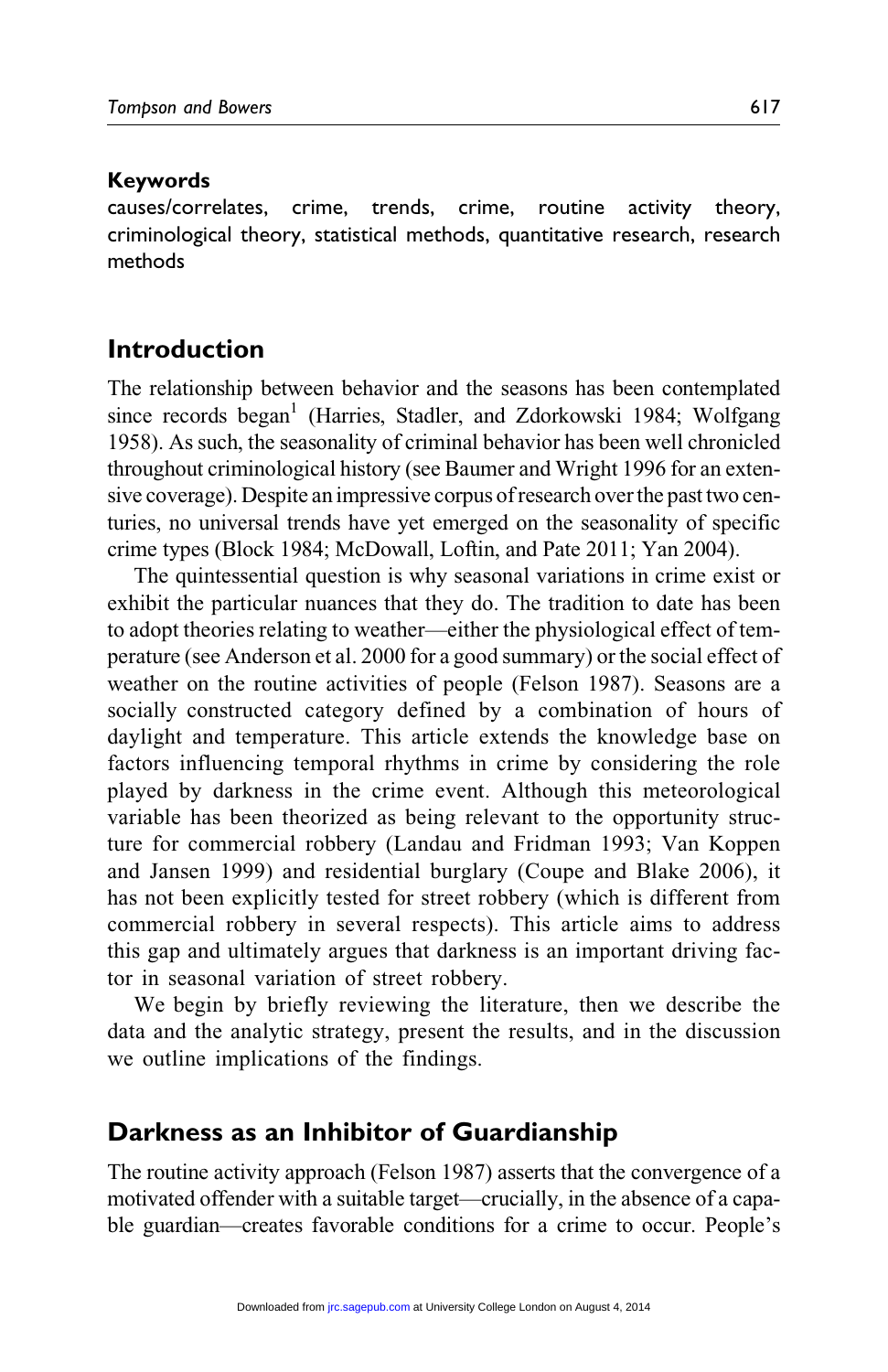everyday routine activities explain how victims and offenders' paths overlap, both spatially and temporally, to create a tapestry of criminal opportunities.

Guardianship is commonly seen as the critical ingredient in understanding why crime concentrates relative to space and time (Eck and Weisburd 1995; Felson 1995; Reynald 2010). The capability of guardians to monitor their surroundings—regardless of whether this is intentionally performed is intrinsically linked to their surroundings being observable. The opportunities for observation are wholly dependent on the physical environment. Certain situational conditions facilitate the observation of people and places, others inhibit. The defensive space literature (Newman 1972; Perkins, Meeks, and Taylor 1992) is replete with examples of the built environment that have been found to assist or hinder natural surveillance.

Lighting conditions have an obvious bearing on observation activities. Poor lighting conditions, whether they are due to weather variables (e.g. poor visibility or heavy rain) or the absence of the sun's light, could be a significant obstacle to surveillance and thus have an effect on guardianship, and as a corollary, crime. Coupe and Blake's (2006) work demonstrated that some residential dwellings are excellent daytime targets for burglars while simultaneously being poor targets in the nighttime. Burglars who operated in the daylight were more likely to select unoccupied targets (residences) with better front cover (i.e., obstruction of sightlines from the front) and also employed different modus operandi from those operating in darkness. The nighttime availability of guardians in occupied dwellings did not deter some burglars, as the darkness prevented them from being capable of monitoring their surroundings.

Further to this, Rotton and Kelly stress that darkness affords offenders the advantageous conditions of anonymity; darkness is ''deindividuating'' (1985:288). Considered in this way, darkness weakens the ability of guardians to identify potential offenders; they cannot distinguish them from other community members in the dark. Hence darkness can be thought of as a key inhibitor to capable guardianship.

Few studies have empirically examined the relationship between crime levels and darkness. Heller and Markland (1970) included hours of sunlight in their analysis of calls for service incidents but found it to be less influential than the daily average temperature. Lab and Hirschel (1988) attempted to control for lighting conditions in their research on crime and weather by constructing four sets of 6-hr intervals, approximating shifts in daylight and darkness hours. They found the relationship between temperature and assaults was consistent during the day and at night. Cohn (1993) found that darkness was highly related to rape and domestic violence.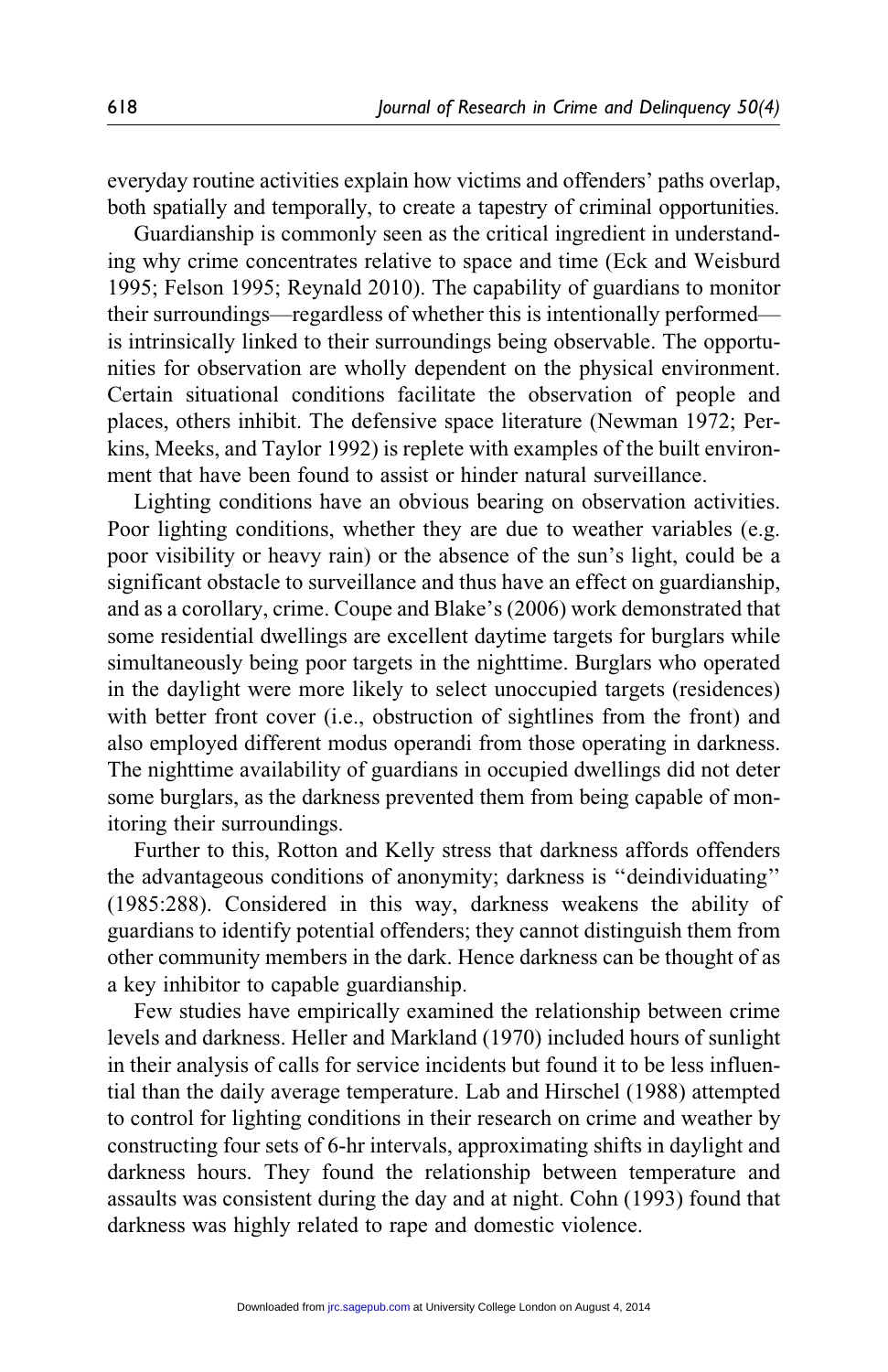The challenge to date has been disentangling the effect of temperature from that of darkness. Temperatures peak and drop throughout the course of the day—often, but not always, corresponding with sunrise and sunset. Prior research has suggested that there is a curvilinear relationship between temperature and violent crime (Rotton and Cohn 2000), whereby extremes in temperature—cold or hot—reduce the likelihood of incidents. Whether this is attributable to physiological changes in the individual or the limitation of social contact between people is not yet clear.

# The Seasonality of Robbery

Previous research on the seasonality of robbery has tended to find that both street and commercial robbery peak volumetrically in the winter months (DeFronzo 1984; Deutch 1978; Field 1992; Michael and Zumpe 1983). This trend is not though consistent across different locales and constructs of criminal behavior (for contrasting trends see Block 1984; Cohn and Rotton 2000; Sorg and Taylor 2011). Several explanations have been advanced for this seasonal increase in robberies. Winter is, in most cultures, more economically demanding. It is a time when the cost of living is higher and unemployment rates may be greater (Cohn 1990; Landau and Fridman 1993; Sutherland 1947). Both of these conditions may produce a greater number of motivated offenders. Contemporaneously, the Christmas holiday period in western cultures produces a heightened availability of cash and desirable goods in society (in buildings and on people) and thus is theorized to create more suitable targets (Field 1992).

The final common explanation of the winter peak in robberies is that the environmental conditions—such as darkness—in winter might facilitate robbery (Landau and Fridman 1993). Using the premise that darkness is important to the opportunity structure, Van Koppen and Jansen (1999) found there was a near symmetrical monthly pattern of commercial robberies either side of the winter solstice.<sup>2</sup> This sharp peak in winter offending was attributable to an increase of robberies committed in the evening hours (between 4.26 p.m. and 10.02 p.m.—the sunset times in midwinter and midsummer). Stepwise regression analysis was performed to test whether these differences in the monthly variation of robbery still held when the effects of weekdays, national holidays, hours of daylight, school holidays, and weather variables were accounted for. The results led Van Koppen and Jansen to conclude that ''the winter peak in robberies can better be explained by the dark hours during the evening than by other possible factors'' (1999:25). These findings lend credence to the standpoint that darkness is a facilitating environmental condition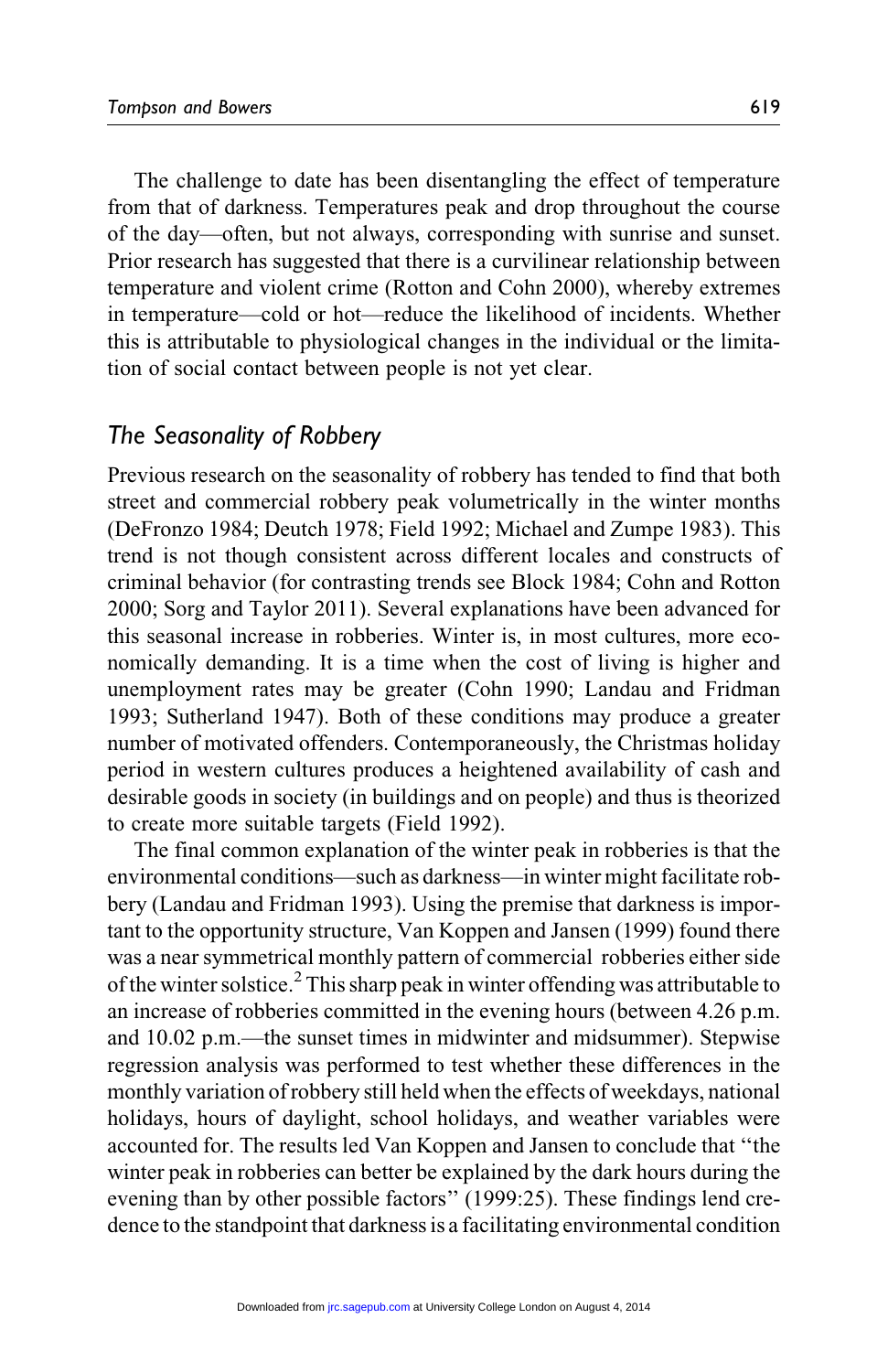for commercial robbery. Commercial robbery has the constraint that it can only occur while the target establishment is open. This is not the case for street robbery that happens throughout the day. Whether the influence of darkness is a key indicator of levels of street robbery has been unaddressed by the research community until now.

# The Current Research

The objective of this research is to compare to what extent the situational variables temperature and darkness predict the frequency of street robbery. We previously conjectured that temperature and darkness may co-vary considerably. If correct, as variables they might approximate each other. We therefore believe it important to assess the degree of association between these variables and the consequent relationship this has with levels of street robbery.

The greatest contrast between summer and winter months in the United Kingdom in terms of lighting, and quite possibly temperature, is between 4 p.m. and 10 p.m. This period is distinguishable, as it is when people are primarily engaging in discretionary routine activities, as opposed to obligatory activities (see LeBeau 1994; LeBeau and Corcoran 1990), and this is true for all days of the week. We think that this temporal window contains unique qualities that relate to temperature, darkness, and behavior, and we therefore ensured that this was included as a discrete unit of analysis. The unit of analysis is in fact an important feature of the current study. To the authors' knowledge, prior research has rarely accounted for different periods of the day and has more commonly used the *week*, the *month*, or even the *year* (Van Koppen and Jansen 1999). In their study on commercial robbery, Van Koppen and Jansen used the day as the unit of their analysis, with the number of minutes of daylight across the day as an independent variable. Here, we use the shift as the unit of analysis; subdividing the day into four distinct time intervals and establishing the count of robbery in each shift over an extended time period. We also calculate a distinct estimate of darkness for each individual shift in our time series. This allows a more direct test of the influence of darkness we are attempting to predict the number of robberies in the particular shift that has a certain amount of darkness and not purely trying to predict the number of robberies across the entire day. This should help protect the analysis from the effects of potential temporal aggregation bias or the modifiable temporal unit problem (Dorling and Openshaw 1992).

Street robbery has been chosen in this research for several reasons. First, robbery is serious enough to warrant police attention and prioritization, and this means that it is generally recorded with good temporal precision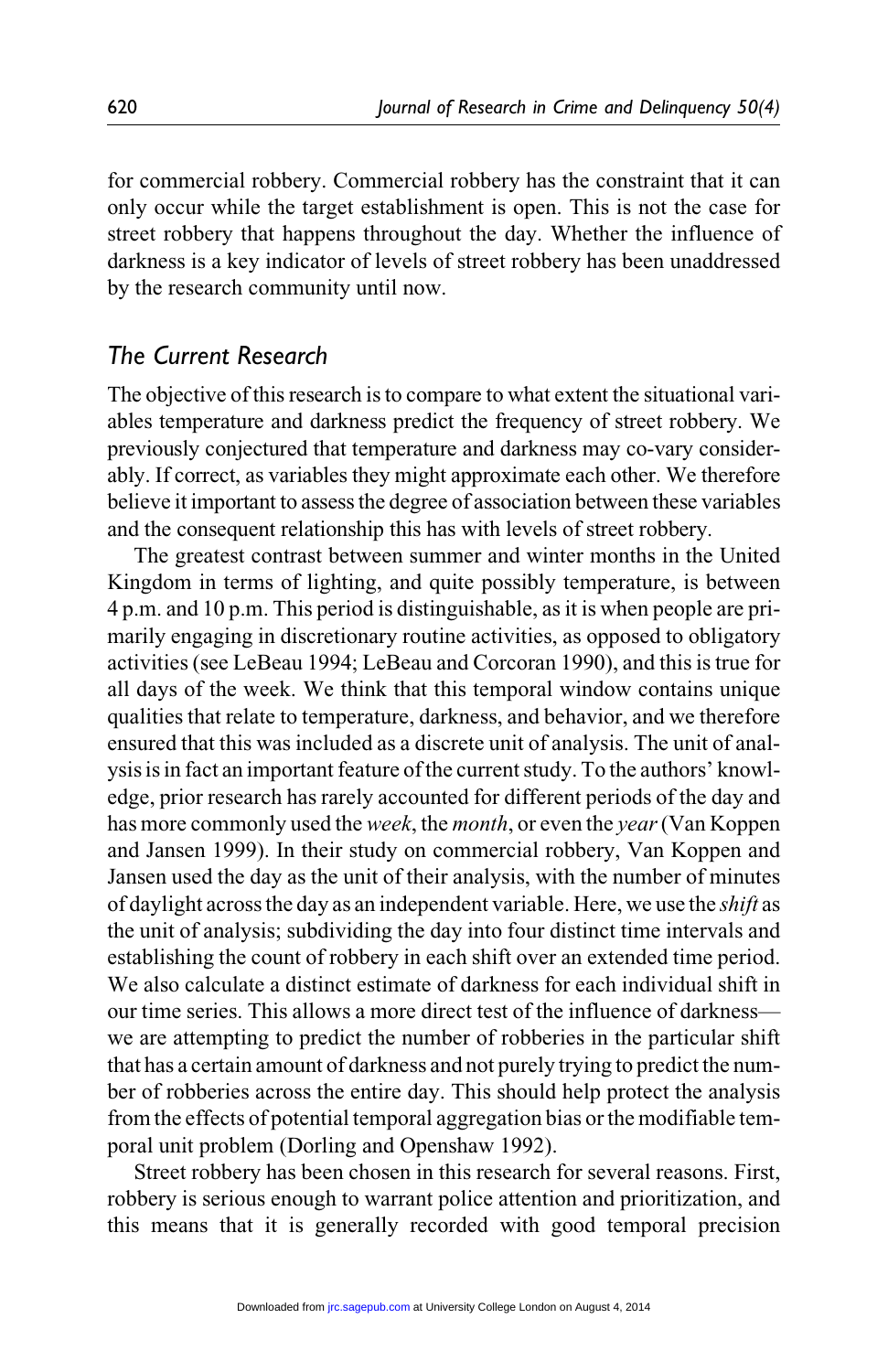(notwithstanding the well-rehearsed limitations of police recorded crime data as summarized by Maguire (2007)). Thus, as a crime type it is more amenable to precise analysis on temporal patterns than traditional property crime (which might have happened over a large, unknown temporal period). Second, by definition street robbery takes place outside, on the street. These are areas where natural external conditions are dominant and are largely unaffected by artificial situational elements such as heating or airconditioning (with the exception of street lighting). Third, due to the usual loss of property, victims have more reason to report the crime to the police than if they had been subject to a nonserious violent crime. Recent estimations from the British Crime Survey (based on victimization reports) put the reporting rate in the United Kingdom at around 45 percent for robbery victims (Flatley et al. 2010). Finally, by using only one crime type we are protecting against crime-type heterogeneity, commonly seen in studies on seasonality and crime. While this limits the generalizability of the findings, it also enriches the knowledge base for street robbery, which is seldom studied separately from commercial robbery, despite having very different characteristics.

The specific hypothesis being tested in this article is that the presence of darkness will increase the likelihood of street robbery occurring, when differences in temperature are accounted for.

# Data and Analytic Strategy

Street robbery in the United Kingdom is overwhelmingly an urban phenomenon (Flatley et al. 2010), concentrated in metropolitan areas. The study regions used in this analysis feature two major U.K. cities: London and Glasgow. For London, the study area consists of two adjacent policing areas—Camden and Islington. For Glasgow, the study area encompasses the entire region Strathclyde Police are responsible for, which ranges from the main city of Glasgow to the Inner Hebrides. These two U.K. cities constitute a useful contrast and aim to increase the external validity of this research by enabling a comparison of a southern city with a milder climate (London) with one of the U.K.'s largest northern cities where the weather is more variable (Glasgow). Table 1 gives statistics on these variations. Due to their respective latitudes, London and Glasgow have different levels of darkness throughout the year; in summer, there is considerably less darkness in Glasgow than London, in winter there is more. The variability of temperature and rainy days is another noteworthy difference between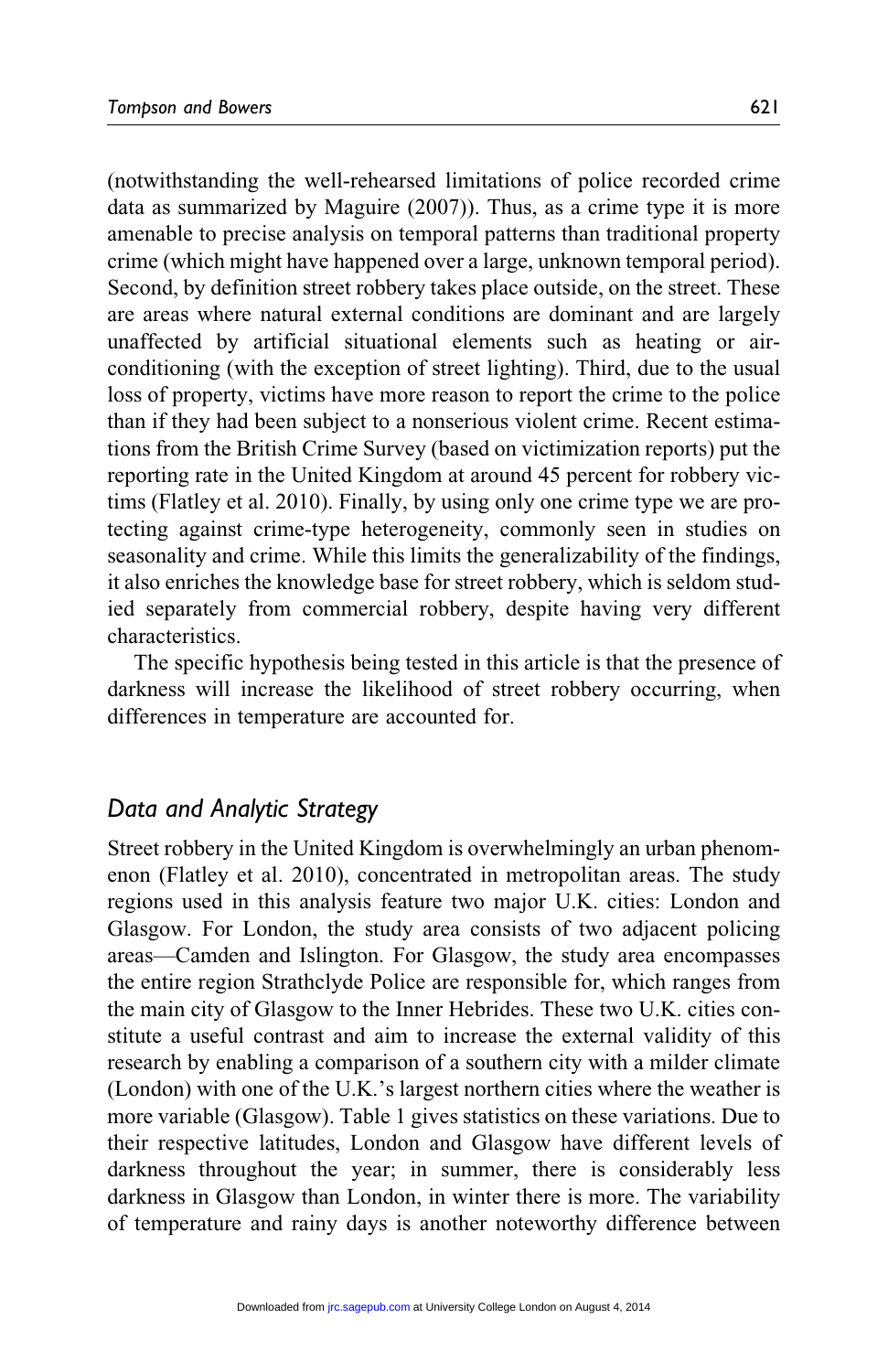|                                                     | London.<br>England | Glasgow,<br>Scotland       |
|-----------------------------------------------------|--------------------|----------------------------|
| Geographical area                                   | 36.5 $km2$         | $13,968.9$ km <sup>2</sup> |
| 2001 Population                                     | 173,884            | 2,300,000                  |
| Population density ( $km^2$ )                       | 4763.9             | 164.6                      |
| Latitude                                            | $51^\circ$ 32 N    | $55^\circ$ 50 N            |
| Hours of darkness on June 21                        | 5:46               | 4:21                       |
| Hours of darkness on December 22                    | 14:50              | 15:27                      |
| Temperature variation throughout 2002-03<br>(in °C) | $-3$ to 36         | $-11$ to 28                |
| Number of rainy days in 2002-03                     | 259                | 422                        |
| 2002 Street robbery                                 | 3.476              | 2.270                      |
| 2003 Street robbery                                 | 3.022              | 1.954                      |
| Total robbery                                       | 6,511              | 4.224                      |

| Table 1. Descriptive Statistics for Both Study Areas. |  |
|-------------------------------------------------------|--|
|-------------------------------------------------------|--|

these two locales. Further descriptive statistics of these study areas can be found in Table 1.

Recorded street robbery data were acquired from the Metropolitan Police Service and Strathclyde Police for the calendar years 2002 and 2003. This period was selected as it was a period of high volumes of street robbery (which subsequently decreased in both study areas in the following years), and one when data were available for both sites, thus increasing the comparability of the results. Table 1 shows the volume of street robberies in both years. While the two study areas are different in terms of physical size and population (again this illustrates the two contrasting contexts), the number of robberies analyzed are of similar scale (6,511 incidents in London and 4,224 in Glasgow) which is also useful for comparability.

We previously observed that the temporal window of 4 p.m.–10 p.m. represents the greatest variation in darkness over the course of a year. Each robbery event was hence assigned to one of four equal-length 6-hr temporal shifts: 4 a.m.–9.59 a.m.; 10 a.m.–3.59 p.m.; 4 p.m.–9.59 p.m.; and 10 p.m.–3.59 a.m. for each day.

As temporal precision was important, robbery events that were recorded to span more than 4 hr were removed from the data set. This resulted in an overall loss of 92 records<sup>3</sup> (0.9 percent of the overall data set), leaving 10,643 street robbery events across both study areas. For the remaining records, the mean time span was under 5 min, with 97 percent of all events occurring within 30 min. The temporal concentration of the street robbery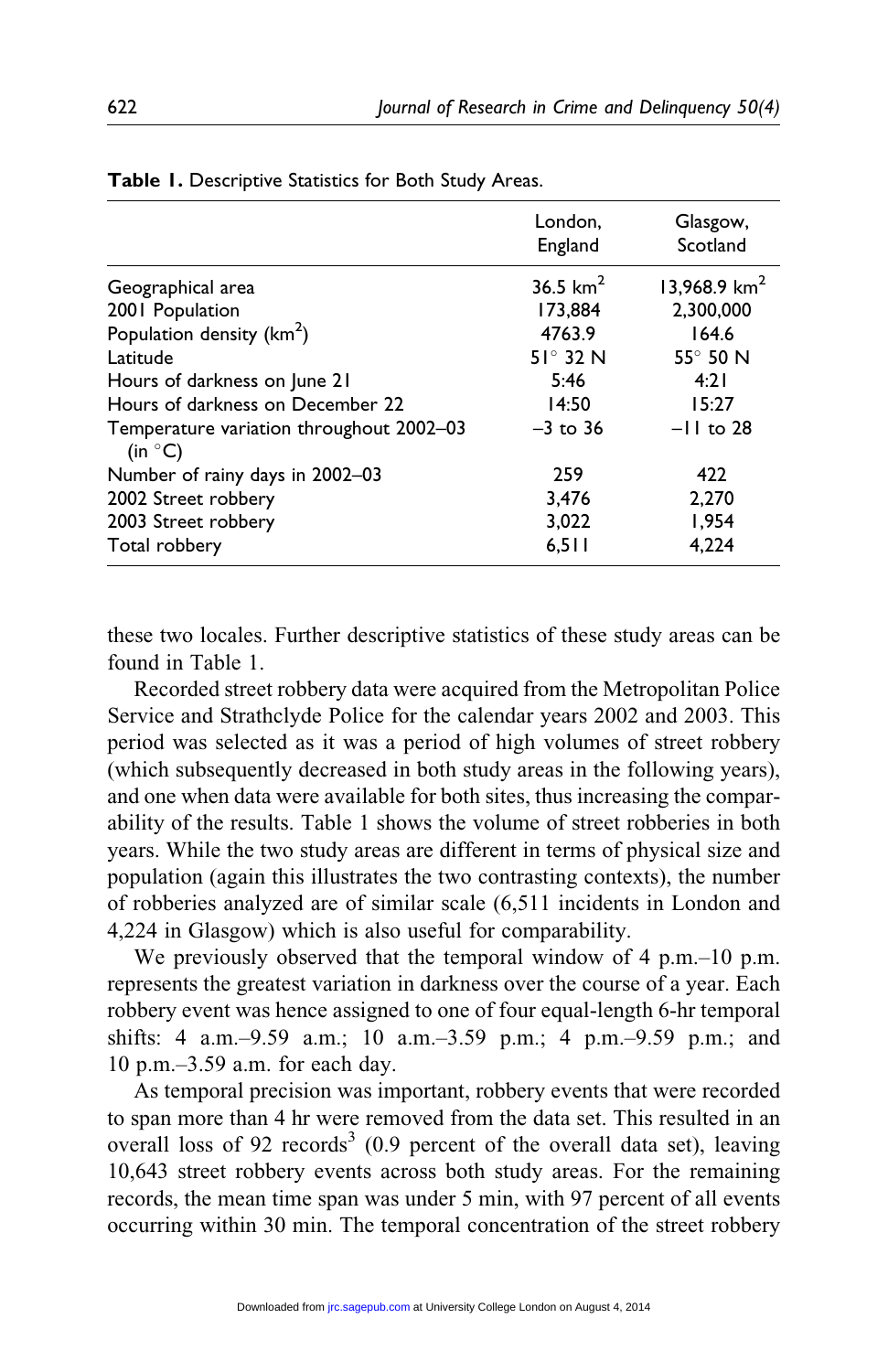| <b>Site</b> |             | 4 a.m. -9.59 a.m. 10 a.m. -3.59 p.m. 4 p.m. -9.59 p.m. 10 p.m. -3.59 a.m. |               |               |
|-------------|-------------|---------------------------------------------------------------------------|---------------|---------------|
| London      | 669 (10.4%) | 1,143(17.7%)                                                              | 2,083 (32.2%) | 2,563 (39.7%) |
| Glasgow     | 340(8.1%)   | 1,102(26.3%)                                                              | 1,529(36.5%)  | 1,214(29.0%)  |

Table 2. The Temporal Concentration of Data Across the Two Study Areas.

data into these shifts are shown in Table 2 for both study areas. For London, just less than three-quarters of all robberies fell between 4 p.m. and 4 a.m.; for Glasgow this figure was a little shy of two-thirds.

The dependent variable was the count of street robbery in each temporal shift for each day in the 2-year data period. These event counts best resembled a Poisson distribution and were overdispersed, with the variance greater than the mean (the London data  $\mu = 2.22$ ,  $\delta = 3.64$ ; the Glasgow data  $\mu = 1.44$ ,  $\delta = 2.07$ ). Diagnostic tests<sup>4</sup> revealed that a negative binomial regression model was more appropriate than a regular Poisson regression model to test the hypothesis, since it allows for overdispersion.

Past research on seasonality has been criticized for the indirect measurement of independent variables (Van Koppen and Jansen 1999). For this reason, we chose our constructs of the variables to be as precise as the data would permit. An independent variable representing the presence of darkness was thus created. This was achieved using data on sunrise and sunset<sup>5</sup> to calculate the proportion of darkness hours in each shift for each day. A value of 0 represented no darkness in the shift, a value of 1 represented 6 hr of darkness. Decimal values represented the proportional time when a transition from daylight to darkness (or vice versa) occurred.

Temperature data—in centigrade—were sourced from ''Weather Underground<sup> $\frac{1}{100}$ </sup> for the nearest airports to the study sites.<sup>7</sup> From these data, each temporal shift was assigned a value based on the best approximation of the typical temperature for each day in the data. For the 10 p.m.–4 a.m. shift, this was the daily minimum, for the 10 a.m.–4 p.m. shift this was the daily maximum, and for the 4 a.m.–10 a.m. and 4 p.m.–10 p.m. shifts this was the daily average. By assigning such values to each shift in the day, we believe we were mitigating the shortcomings of other studies that only used the average daily temperature. As we wished to test the interaction effect of temperature and darkness, we multiplied each temperature value by the proportion of darkness to produce an interaction variable.

Once these variables had been coded, we were left with a data set containing the dependent variable (counts of street robbery in each temporal shift for each day), the proportion of darkness in a shift, temperature, and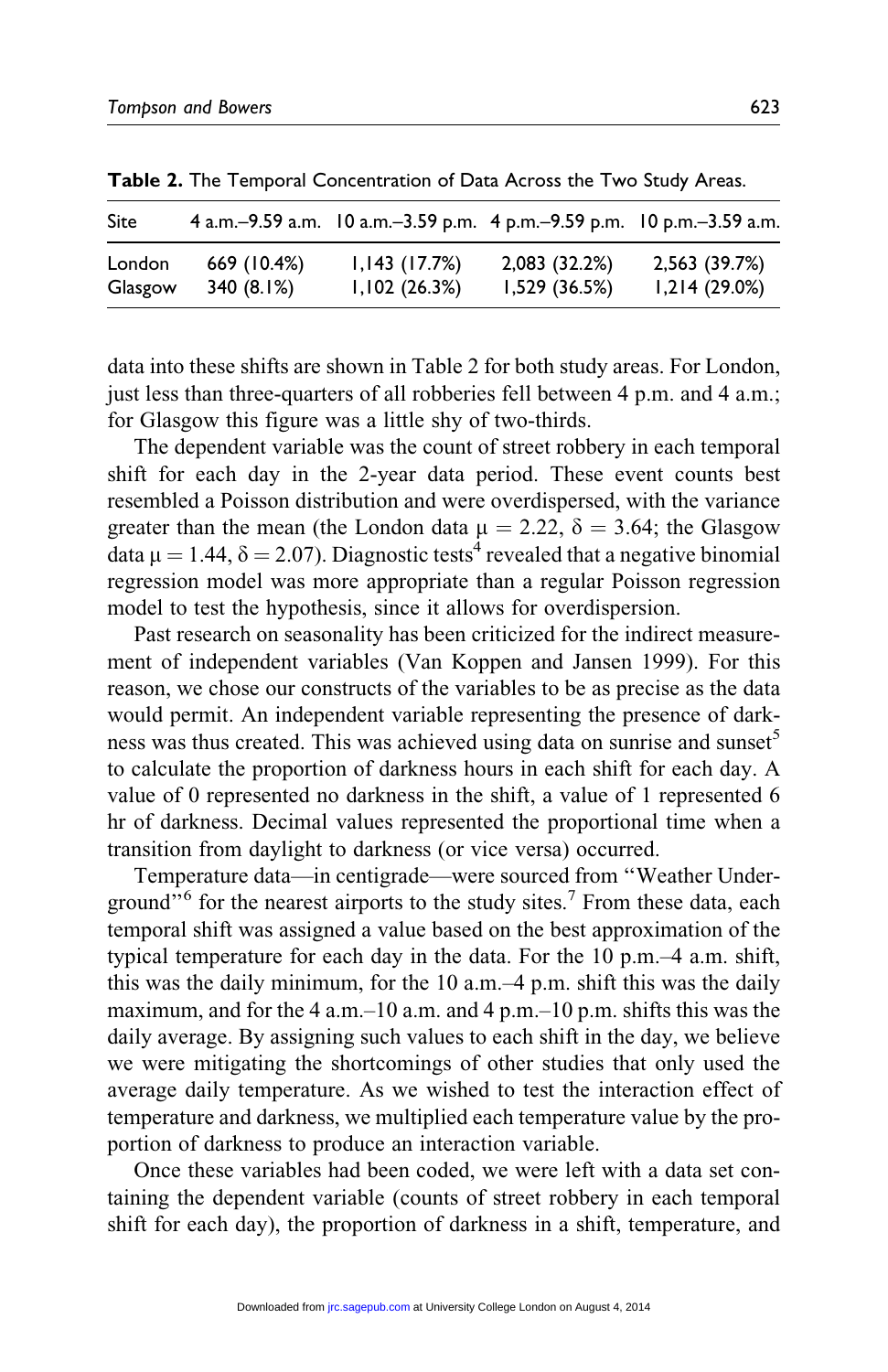an interaction term. This resulted in 2,920 data points for the regression analysis (4 shifts a day for 730 consecutive days).

As we previously argued, temperature and darkness have a strong affiliation. Scholars using both temperature and darkness in models are well advised to adequately account for any issues of multicollinearity (Cohn 1990), as it is difficult to imagine there is no common variance between these variables. Heeding this, our analyses also considered collinearity between the variables. Examination of the matrix of predictors for potential multicollinearity revealed that all variance inflation factors (VIFs) were below 2.3 and thus the common variance was low enough to not pose a problem to the subsequent analyses.

# Results

Figure 1 illustrates the monthly variation in robbery across the study areas and both calendar years. When viewed like this, no consistent monthly and hence, seasonal—trend in street robbery emerges. For London, there appears to be a greater number of offenses in the first two or three months of the year. In Glasgow, this volumetric peak comes a little later, around March. We were unable to test for statistically meaningful trends—through seasonal decomposition—due to there being insufficient data points in the time series data. What is noticeable from this figure is that the time series were on a downward trajectory over the 2 years; between 2002 and 2003, there was a decrease of 13 percent in London and 14 percent in Glasgow.

Two negative binomial regression models are presented in Table 3, the two columns representing results for the two study areas. To enable more straightforward interpretation, the coefficients presented have been transformed into incidence rate ratios. This allows us to estimate the change in the rate at which robbery events occur from each independent variable, when the other variables are held constant in the model. Table 4 displays the results of the incidence-rate ratios (IRRs) for both study areas. From this we see that, for London, an increase of one degree centigrade in temperature would be expected to increase the rate of robberies by a factor of 1.0115 an increase in volume of only 1 percent. An increase of 10 degrees increases the predicted volume by 12 percent. An increase of one unit of darkness on the other hand would be expected to increase the rate of srobberies by a factor of 2.6013. In other words, traversing from full daylight to full darkness increases the predicted volume of robbery by a multiple of 2.6 (a 160 percent increase) when other factors are accounted for. For Glasgow, the temperature IRR is not statistically significant, but the darkness variable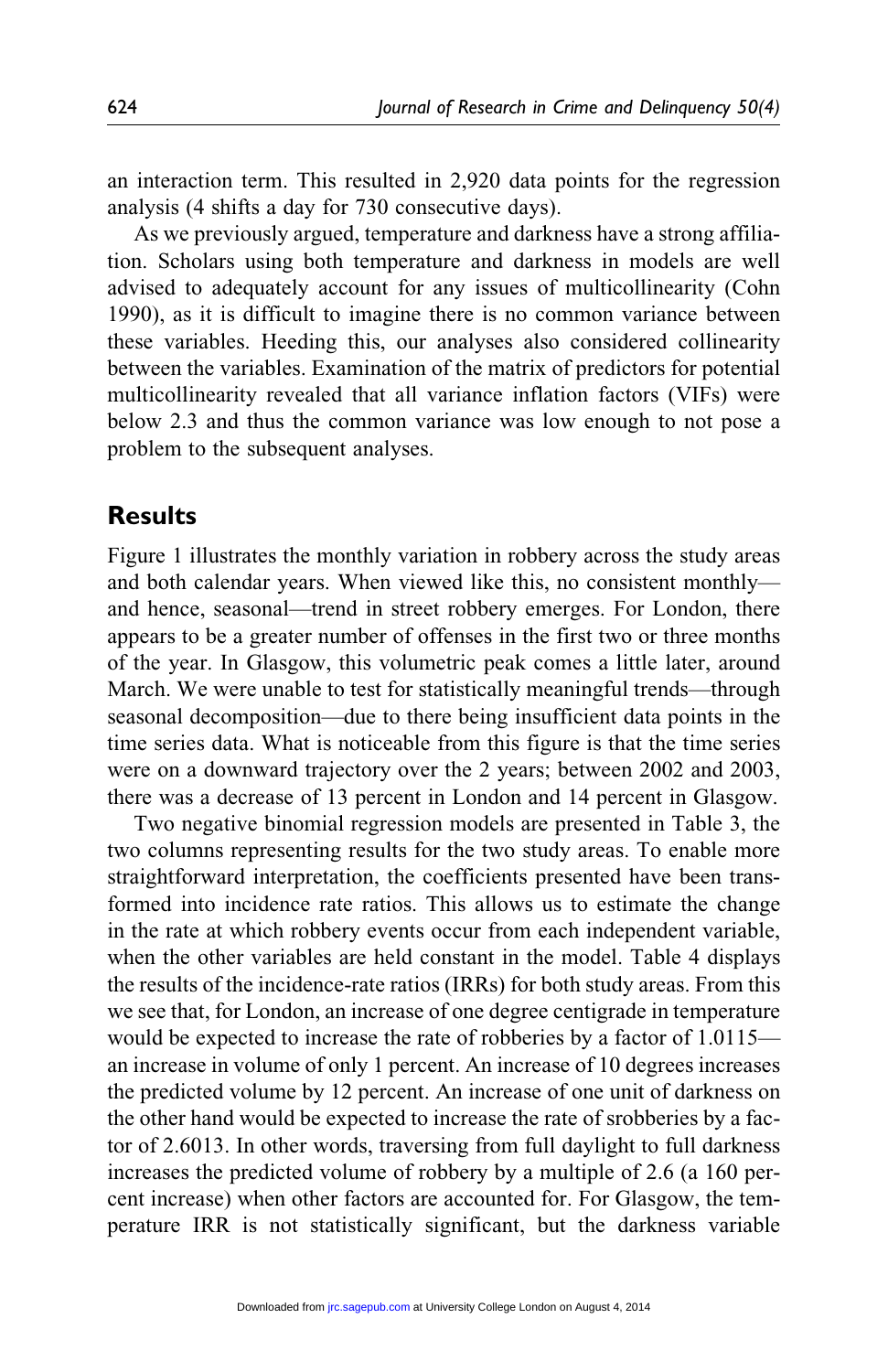

Figure 1. Time series of monthly counts of street robbery for both study areas.

| Table 3. Negative Binomial Models for Both Study Areas, with Incidence Rate Ratio |  |  |
|-----------------------------------------------------------------------------------|--|--|
| $(IRR)$ .                                                                         |  |  |

|                                            |                                        | London                  |                       |                                        | Glasgow                 |                      |  |
|--------------------------------------------|----------------------------------------|-------------------------|-----------------------|----------------------------------------|-------------------------|----------------------|--|
|                                            | <b>IRR</b>                             | Std. Err. Z Score       |                       | IRR.                                   | Std. Err. Z Score       |                      |  |
| Temperature<br><b>Darkness</b><br>Constant | $1.0115**$<br>$2.6013**$<br>$1.1364**$ | .0029<br>.0107<br>.0584 | 3.94<br>23.11<br>2.49 | $1.0026**$<br>$1.2080**$<br>$1.2849**$ | .0041<br>.0670<br>.0795 | 0.64<br>3.41<br>4.05 |  |

Note. The Log Likelihood was  $-5,310.94$  for the London model and  $-4,684.44$  for the Glasgow model.

remains positively associated with the rate of robbery; in that a one unit increase in darkness would be expected to increase the volume of robbery by a factor of 1.21 (a 21 percent increase).

Taken together, these results indicate that the presence of darkness is a key factor when predicting robbery events in both study areas, although this relationship is stronger in London than in Glasgow. Temperature on the other hand was only statistically significant in the London study area, and only had a marginal expected effect on the rate of robbery. However, it remains to examine the effect of the interaction between temperature and darkness. In other words, are the warmer darker periods particularly high in levels of robbery and do cooler, lighter periods experience lower levels? The second set of models set out to answer these questions and can be seen in Table 4 and also report IRRs.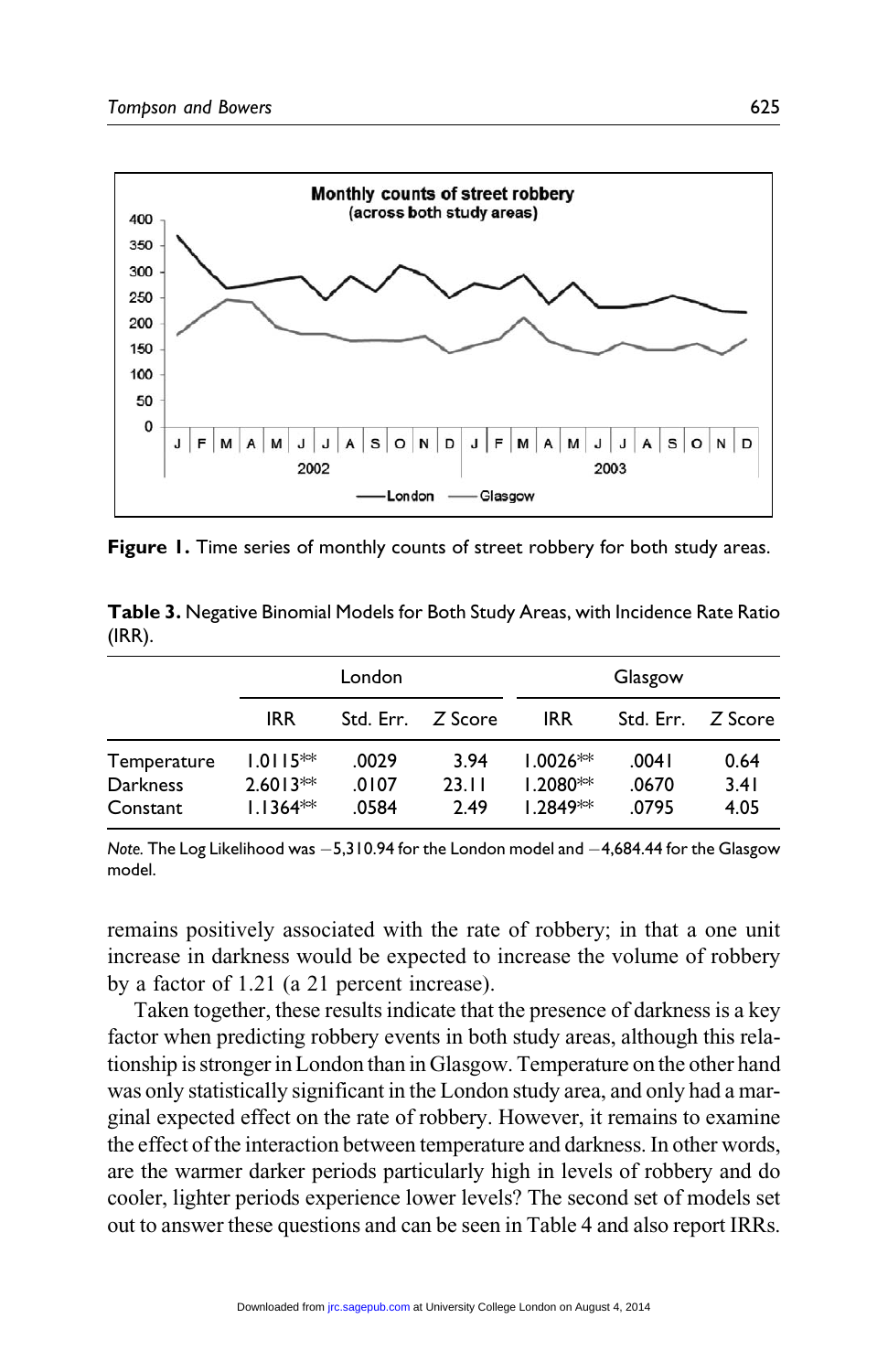|                                                    |                                                      | London                           |                                  |                                                     | Glasgow                          |                                 |  |
|----------------------------------------------------|------------------------------------------------------|----------------------------------|----------------------------------|-----------------------------------------------------|----------------------------------|---------------------------------|--|
|                                                    | <b>IRR</b>                                           | Std. Err.                        | Z score                          | IRR.                                                | Std. Err.                        | Z score                         |  |
| Darkness<br>Temperature<br>Interaction<br>Constant | $2.6683**$<br>$1.0127**$<br>$0.9978**$<br>$1.1184**$ | .2397<br>.0047<br>.0067<br>.0805 | 10.92<br>2.73<br>$-0.32$<br>1.55 | $1.3527**$<br>$1.0088**$<br>$.9881**$<br>$1.1916**$ | .1336<br>.0061<br>.0085<br>.0983 | 3.06<br>1.45<br>$-1.39$<br>2.12 |  |

|            |  |  |  |  | <b>Table 4.</b> Negative Binomial Models for Both Study Areas Using the Interaction |  |
|------------|--|--|--|--|-------------------------------------------------------------------------------------|--|
|            |  |  |  |  | Term as the Independent Variable Alongside the Darkness and Temperature             |  |
| Variables. |  |  |  |  |                                                                                     |  |

Note. The log likelihood was  $-5,310.89$  for the London model and  $-4,683.48$  for the Glasgow model.

This analysis uses the interaction term as an additional independent variable. The results show that for London, the interaction term is not significant, whereas the darkness and temperature variables remain so. This shows that while a higher volume of robbery is predicted in warmer periods and higher volumes are predicted in darker periods, it is not necessarily the case that the periods that are both warmer and darker will have predicted levels of robbery that are higher still. There are similar results for Glasgow, demonstrating that while darkness remains a significant predictor of higher volumes of robbery, it is not necessarily the case that the time periods that are both mild and dark experience a higher predicted level of robbery over and above this.

# **Discussion**

In this article, we posit that darkness is an important environmental condition and there is good reason to believe that it might facilitate crime. Our research provides the first known direct test of this meteorological variable on seasonal patterns of street robbery, alongside the more omnipresent variable of temperature. The results showed that the environmental condition of darkness was significantly associated with an increase in the expected number of street robberies. This result held over both study areas that have differing levels of darkness throughout the year. This demonstrates that darkness may well be a factor in predicting robberies in differing contexts. Temperature did not fare so well in the models; it was only statistically significant for the London study area and less so than the darkness variable. The coefficient demonstrated fairly modest increases in predicted robbery volumes (1 percent) for each one Celsius increase in temperature.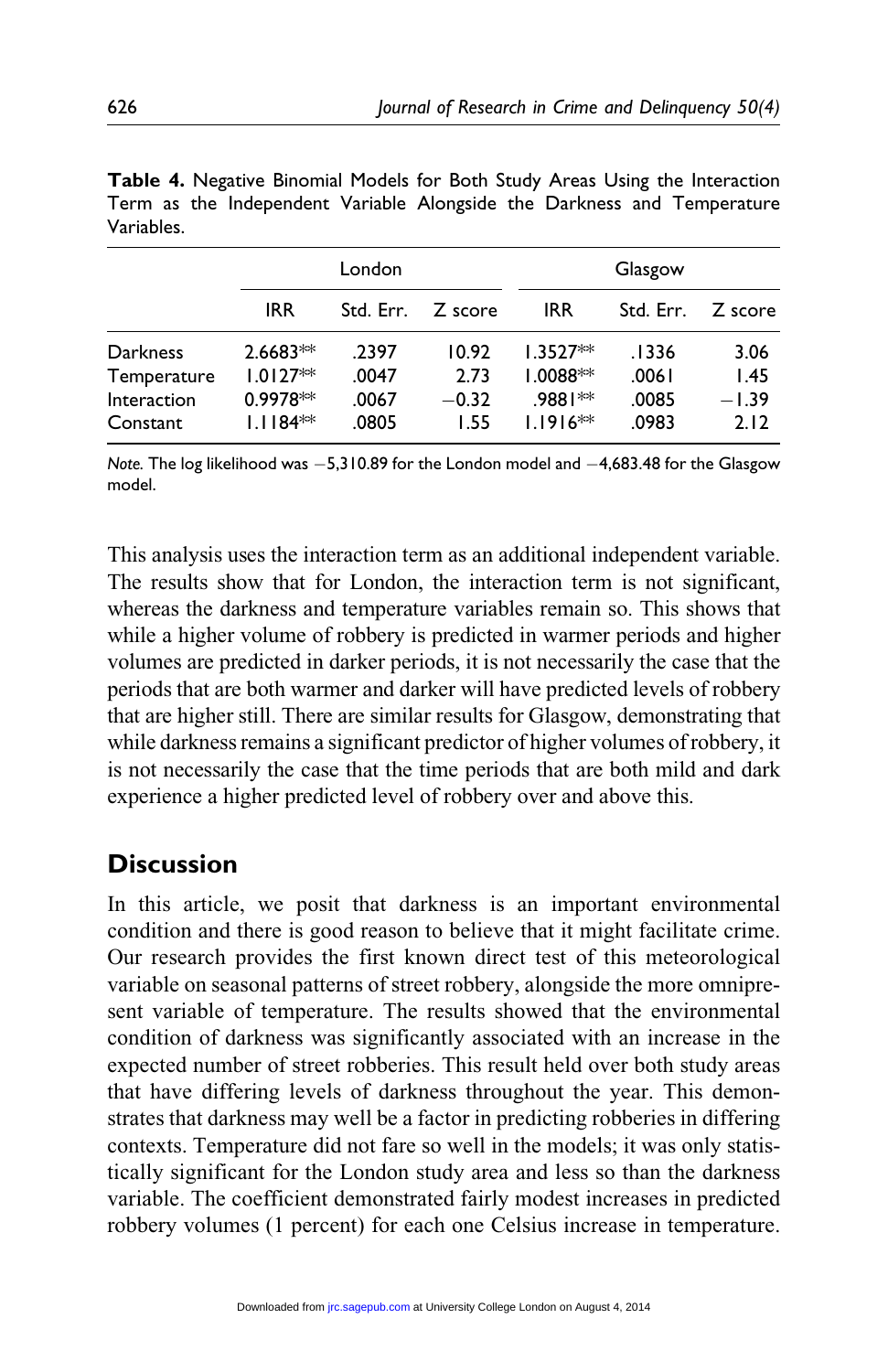Additionally, the interaction models showed the consistent significance of darkness but did not reveal any further systematic impact of periods that were both dark and mild on expected levels of street robbery.

These consistent findings for darkness but not temperature can shed some light on the possible mechanisms of street robbery. They suggest that the condition of darkness works particularly well for street robbers. Although it is not directly tested here, it is difficult to argue against the possibility that this is due to the levels of guardianship. To be an effective guardian against crime, you need to not only be present but also be able to act in this capacity (Reynald 2010). Darkness can take away both these aspects—there may well be a lower density of people on the street in these conditions and, for those who are there, it is less likely they will be able to observe any wrongdoing. In addition to the objective level of guardianship, darkness also is likely to affect offender's perceptions of their own anonymity and in turn change their behavior. The finding that burglary offenders often have alternative strategies in the darkness and the daylight supports this possibility (Coupe and Blake 2006).

Further implications of the findings are first, that it is important to disaggregate data into sensible temporal categories to have a real understanding of the relationship between the variables under scrutiny. If this had not been done, and analysis was performed solely on whole days (with their respective daily average temperature and daylight hours), then the true relationships might have been masked.

Second, the findings indicate that darkness is an important factor that has implications for policy. If its influence holds across different locales and data, then this is useful information for police resource planning. For example, detection and disruption activities can be sensibly aligned to times of darkness, which differ throughout the year. Other long-term crime prevention strategies (such as improving street lighting) can be considered as a way of inhibiting street robbery at nighttime.

This study suffers from some methodological limitations; chiefly due to measurement issues with the variables used. Using police-recorded violent crime data is likely to be only one portion of all violence that actually occurred (Shepherd 2001), and this may accentuate or temper any empirical findings. Relatedly, we cannot be certain that the fluctuations seen in the counts of robberies were not influenced by police activity, which will also fluctuate over time. We also acknowledge that our study areas are relatively large and, as such, do not account for locally geographic variations in volumes of robbery or police activity. We recognize that seasonal patterns of crime are likely to vary at the neighborhood level and intend to account for this in future research.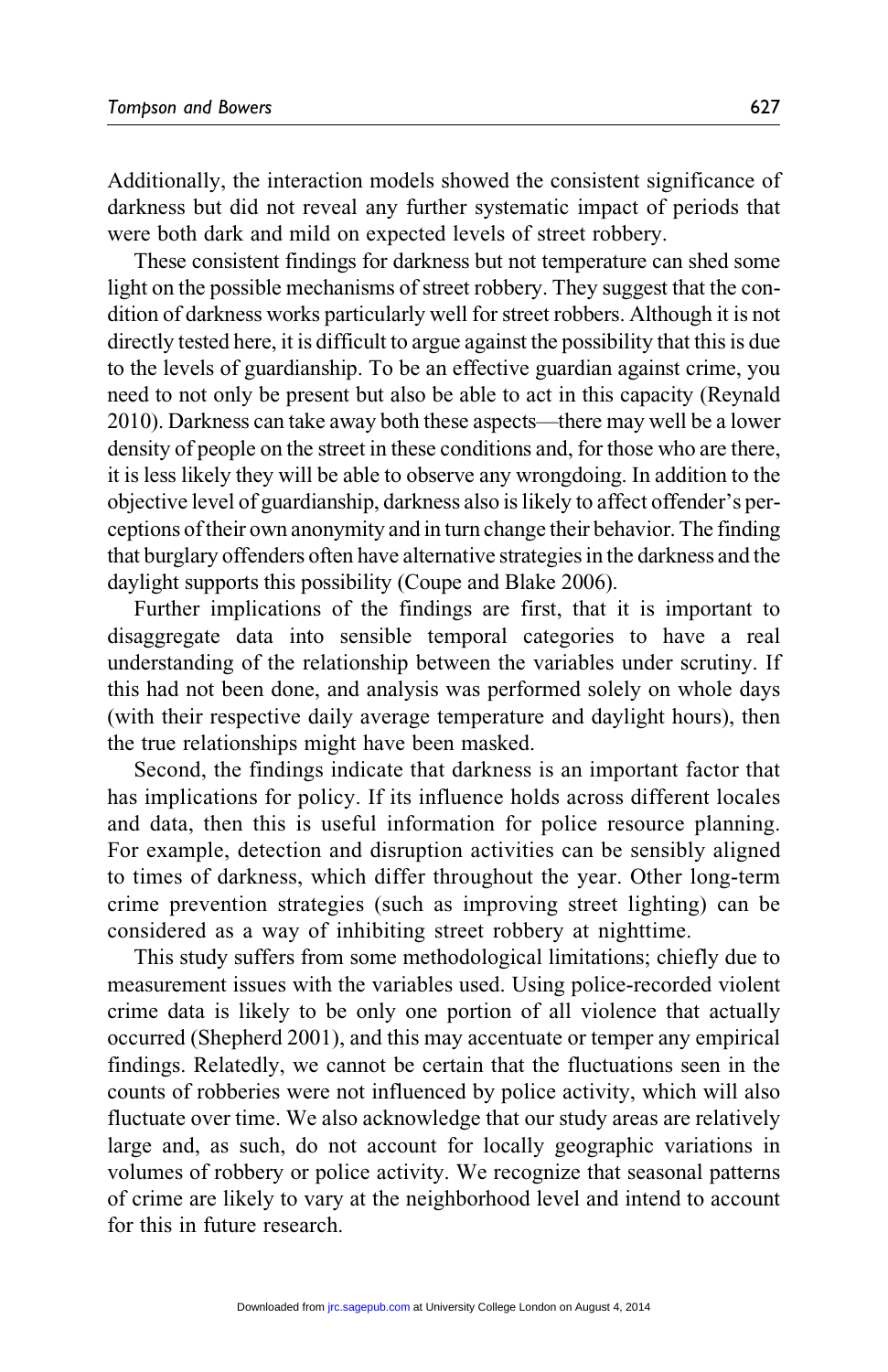This research followed in the long history of researchers to aggregate imprecise weather data in order to derive meaningful empirical results (Cohn 1993; Heller and Markland 1970; Lab and Hirschel 1988; Van Koppen and Jansen 1999). We fully acknowledge that the temperature values we assigned to each shift will be imperfect measures of the precise temperature at the time of offense and that this will compromise the robustness of the results. In addition, this research approximated the effect of darkness by calculating the proportion of time after sunset in each temporal shift. It did not account for any residual light, whether that was natural (e.g., the luminosity of the moon) or artificial (street lighting). We did not consider levels of humidity in this analysis—they do not vary to a great degree either over time or over geographical location in the United Kingdom—they could however be of more significance elsewhere.

Finally, the research could not systematically measure target density in the study areas. Target presence is a prerequisite of street robbery, and target density has often been theorized as being important to the risk of robbery occurring (Monk, Heinonen and Eck 2010) and ideally should be accounted for in any modeling strategies. Critically though, data availability on ambient populations (i.e., people on the street) are rarely available at different times of the day and year and were not for our study areas.

We argue in this article that darkness is a crucial inhibitor of guardianship, as defined within the tenets of the routine activity approach. Alternative mechanisms driving the correlation of darkness and street robbery may be due to the offender's motivation (i.e., lifestyle or biological processes) or the suitability of targets (i.e., the offender feeds off people with cash on their person or inebriated in hours of darkness, or interaction with illegal drugs markets). It is also interesting to note that the effects of darkness (and in fact temperature) were more pronounced in London than in Glasgow. One reason for this might be variation in the comfort of the external conditions. Table 1 demonstrates that the temperatures can become very cold at times in Glasgow and that it is more likely to rain in this area. Perhaps on occasion, more extreme conditions limit the number of suitable targets and offenders on the street, rendering the level of guardianship and darkness less relevant. Further temporally sensitive independent variables could therefore assist in producing more powerful models of variation in crime by time of the day and across the seasons and could usefully be the subject of future research. Studies could also further address differences in the effects at different points on the temperature scale—for example a one-degree increase on a really hot summer day may have more of an influence on the robbery rate than it does on a moderate day.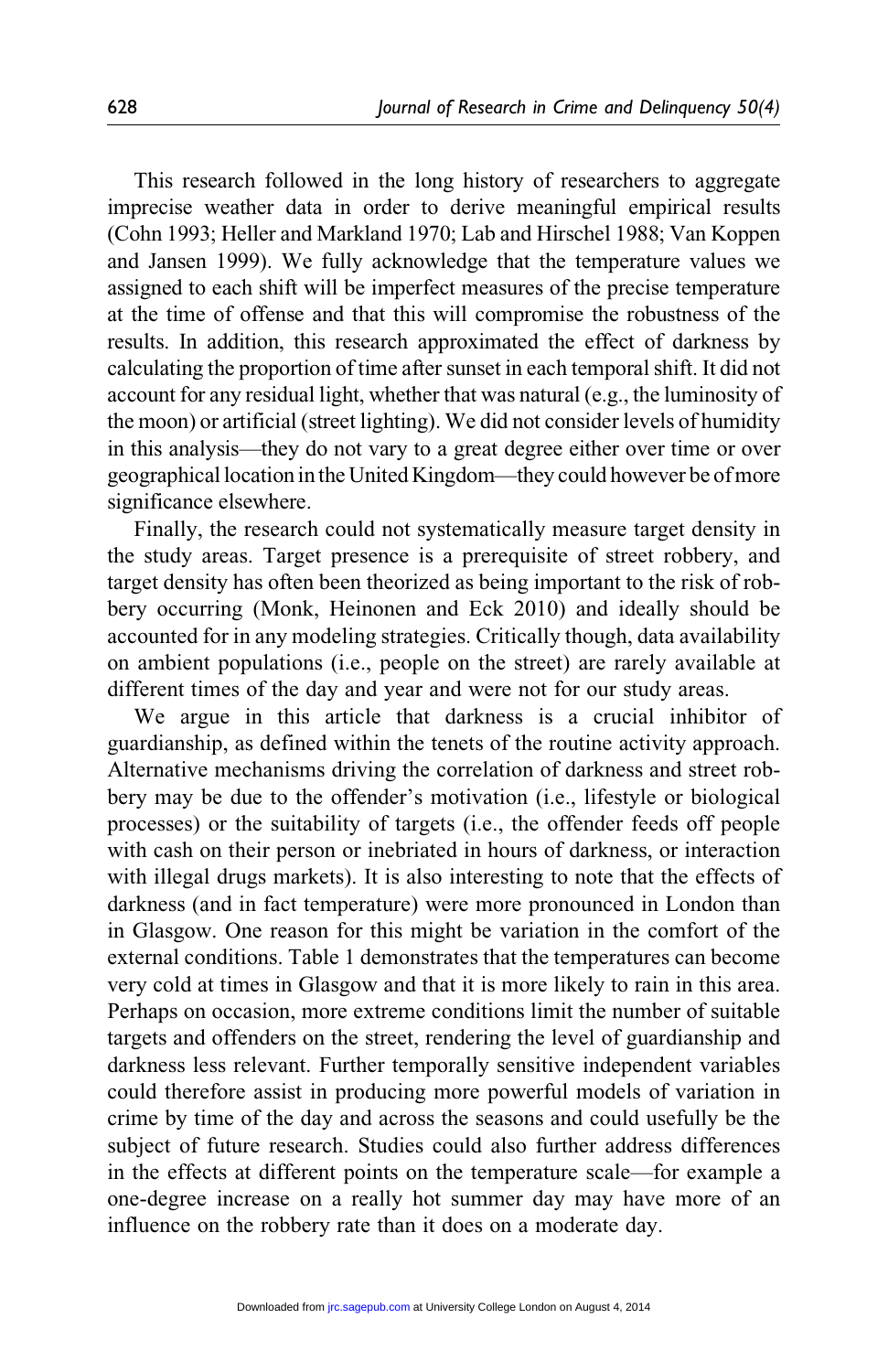#### Declaration of Conflicting Interests

The authors declared no potential conflicts of interest with respect to the research, authorship, and/or publication of this article.

#### Funding

The authors received no financial support for the research, authorship, and/or publication of this article.

### **Notes**

- 1. Some scholars have traced this back to Aristotle's musings on the relationship between thermic seasons and suicide. Others have credited Hippocrates with writing about criminal seasonality (Brearley 1932 as cited by Block 1984).
- 2. These authors also tested whether commercial robberies were more likely in the run up to Christmas and Sinterklaas (November and December) but found a lack of evidence to support this hypothesis.
- 3. The London data set had 53 records removed, and the Glasgow data set had 39 records removed based on this criteria.
- 4. Using the ''countfit'' command in the statistical package Stata.
- 5. These data were obtained from http://www.timeanddate.com/.
- 6. www.wunderground.com.
- 7. These were London City Airport (LCY) and Glasgow (EGPF).

#### References

- Anderson, C. A., K. B. Anderson, N. Dorr, K. M. DeNeve, and M. Flanagan. 2000. ''Temperature and Aggression.'' Advances in Experimental Social Psychology 32:63-133.
- Baumer, E. and R. Wright. 1996. "Crime Seasonality and Serious Scholarship: A Comment on Farrell and Pease.'' British Journal of Criminology 36:579-81.
- Block, C. B. 1984. ''Is Crime Seasonal?'' Illinois Criminal Justice Information Authority.
- Cohn, E. G. 1990. ''Weather and Crime.'' British Journal of Criminology 30:51-64.
- Cohn, E. G. 1993. ''The Prediction of Police Calls for Service: The Influence of Weather and Temporal Variables on Rape and Domestic Violence.'' Journal of Environmental Psychology 13:71-83.
- Cohn, E. G. and J. Rotton. 2000. ''Weather, Seasonal Trends and Property Crimes in Minneapolis, 1987–1988. A Moderator-Variable Time-Series Analysis of Routine Activities.'' Journal of Environmental Psychology 20:257-72.
- Coupe, T. and L. Blake. 2006. ''Daylight and Darkness Targeting Strategies and the Risks of Being Seen at Residential Burglaries.'' Criminology 44: 431-64.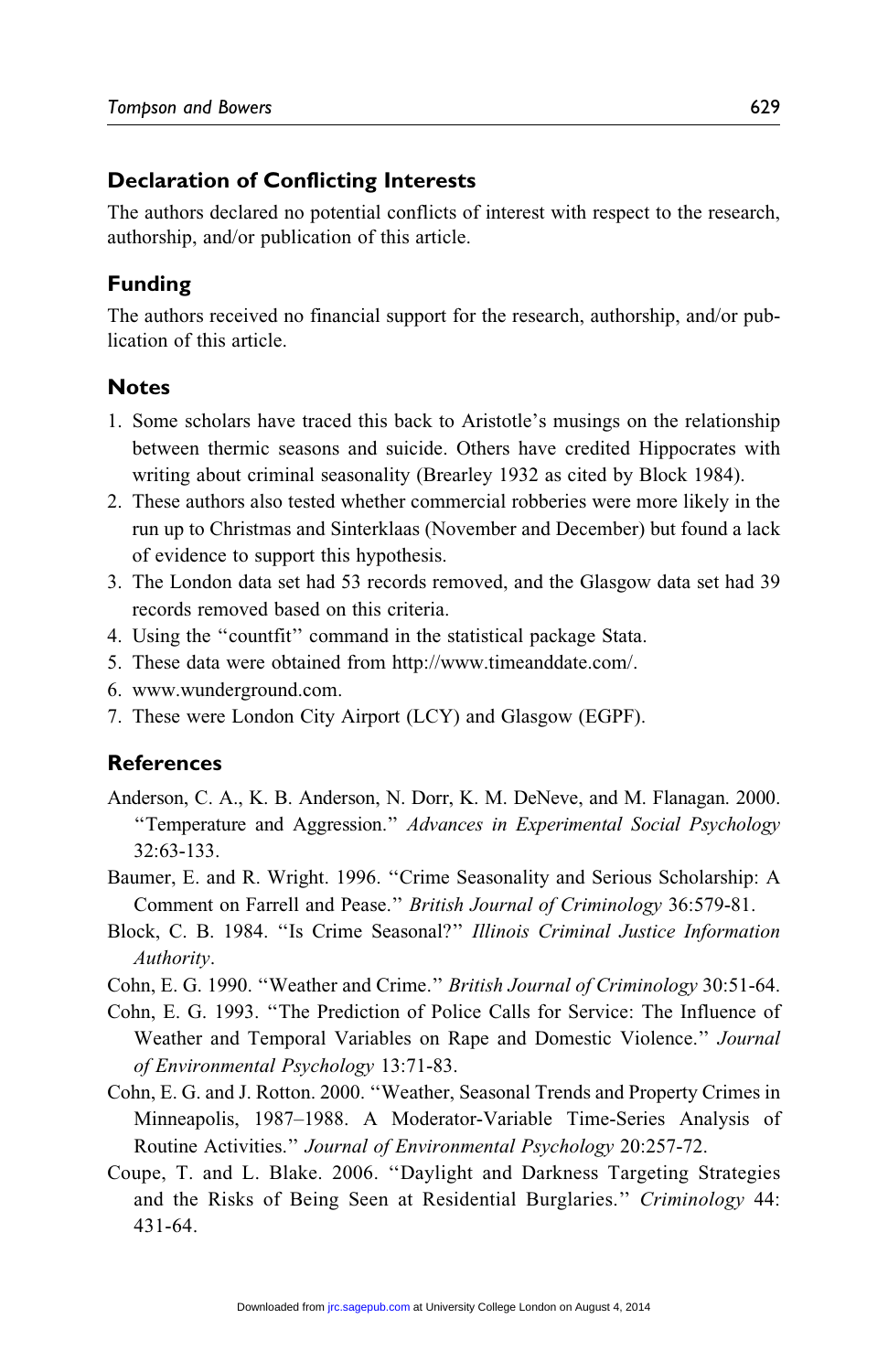DeFronzo, J. 1984. ''Climate and Crime.'' Environment and Behavior 16:185-210.

- Deutch, S. J. 1978. ''Climate and Crime: Tests of an FBI Assumption.'' Environment and Behavior 16:185-210.
- Dorling, D. and S. Openshaw. 1992. ''Using Computer Animation to Visualize Space-Time Patterns.'' Environment and Planning, Series B: Planning and Design 19:639-50.
- Eck, J. and D. Weisburd. 1995. "Crime Places in Crime Theory. Pp. In 1-33 in Crime and Place: Vol 4. Crime Prevention Studies, edited by J. Eck and D. Weisburd. New York, NY: Criminal Justice Press.
- Felson, M. 1987. ''Routine Activities and Crime Prevention in the Developing Metropolis." Criminology 25:911-32.
- Felson, M. 1995. "Those Who Discourage Crime." Pp. 53-66 in Crime and Place Vol. 4, edited by J. Eck and D. Weisburd. New York, NY: Criminal Justice Press.
- Field, S. 1992. "The Effect of Temperature on Crime." British Journal of Criminology 32:340-51.
- Flatley, J., C. Kershaw, K. Smith, R. Chaplin, and D. Moon. 2010. Crime in England and Wales 2009/10: Findings from the British Crime Survey and Police Recorded Crime. London, UK: Home Office.
- Harries, K. D., S. J. Stadler, and R. T. Zdorkowski. 1984. ''Seasonality and Assault: Explorations in Inter-Neighborhood Variation, Dallas 1980.'' Annals of the Association of American Geographers 74:590-604.
- Heller, N. B. and R. E. Markland. 1970. ''A Climatological Model for Forecasting the Demand for Police Service.'' Journal of Research in Crime and Delinquency 7:167-76.
- Lab, S. P. and J. D. Hirschel. 1988. ''Climatological Conditions and Crime: The Forecast is?'' Justice Quarterly 5:281-99.
- Landau, S. F. and D. Fridman. 1993. ''The Seasonality of Violent Crime: The Case of Robbery and Homicide in Israel.'' Journal of Research in Crime and Delinquency 30:163-91.
- LeBeau, J. 1994. ''The Oscillation of Police Calls to Domestic Disputes with Time and the Temperature Humidity Index." Journal of Crime and Justice 17:149-61.
- LeBeau, J. L. and W. T. Corcoran. 1990. ''Changes in Calls for Police Service and Changes in Routine Activities and the Arrival and Passage of Weather Fronts.'' Journal of Quantitative Criminology 6:269-91.
- Maguire, M. 2007. "Crime Data and Statistics." In The Oxford Handbook of Criminology 4th ed., edited by M. Maguire, R. Reiner, and R. Morgan. Oxford, UK: Oxford University Press.
- McDowall, D., C. Loftin, and M. Pate. 2011. ''Seasonal Cycles in Crime and their Variability.'' Journal of Quantitative Criminology 28:389-410. doi:10.1007/ s10940-011-9145-7.